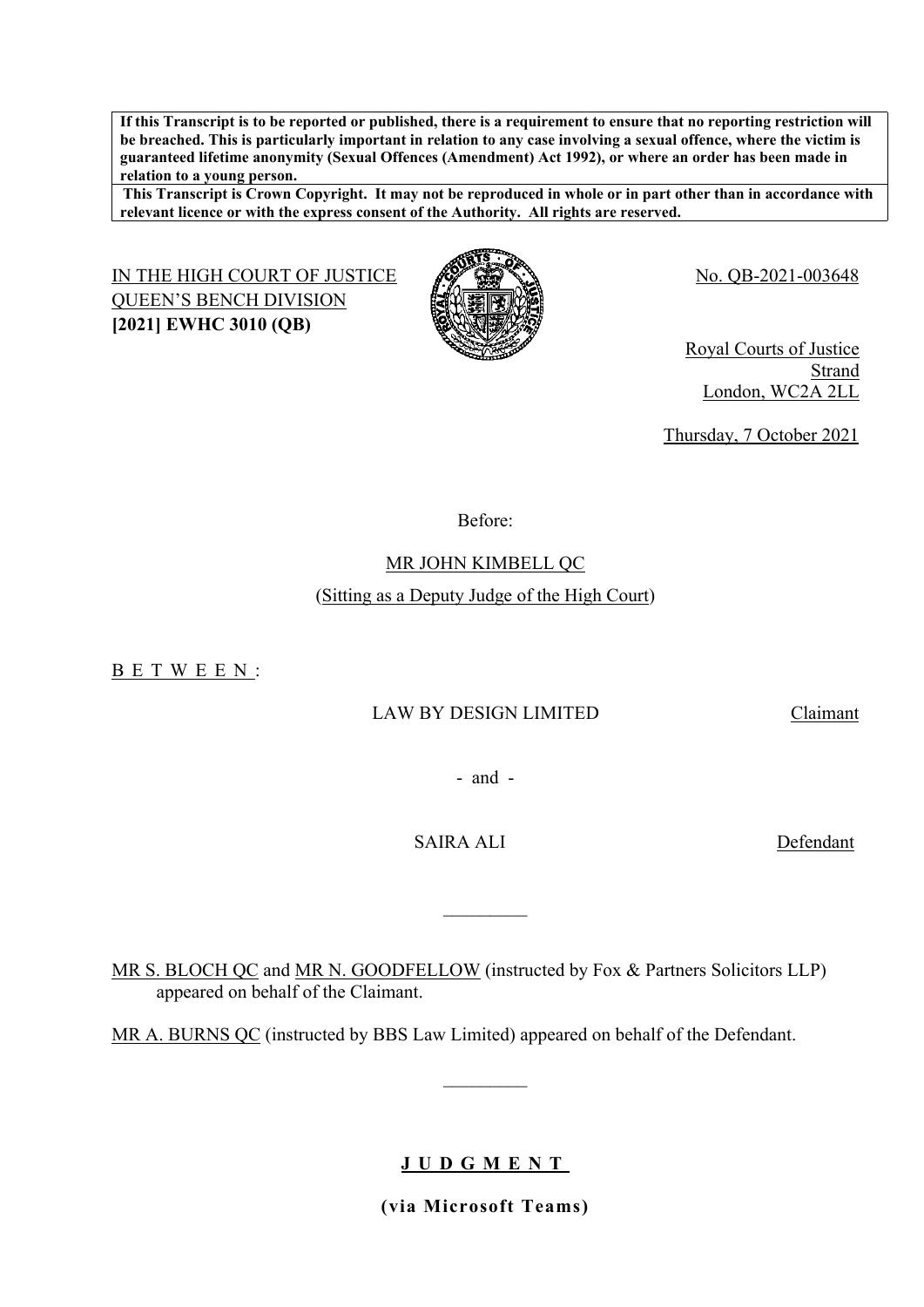## THE JUDGE:

### **Introduction**

- 1 This is an application for wasted costs arising out of an application for an interim injunction. A consent order granting the relief sought by the Claimant in an application notice dated 28 September 2021 and providing for directions for a speedy trial was approved by me yesterday. The substance of the order had been agreed at 18.27 the previous evening.
- 2 The Claimant, represented by Mr Selwyn Bloch QC and Mr Nicholas Goodfellow, says that the interim injunctions and directions sought ought to have been consented to last week and, at the latest, by 4pm on 1 October. It, therefore, seeks its costs incurred from that time until yesterday afternoon. The Claimant also seeks a summary assessment of those wasted costs on an indemnity basis.
- 3 The Defendant, represented by Mr Andrew Burns QC, says that the proper order in a case of this type is 'costs reserved'. If, contrary to his primary submission, it is appropriate to award costs, he submits that any costs order that is made ought to be subject to detailed assessment and on the standard basis.

## **The parties**

- 4 The Applicant/Claimant ('**LBD**') is a firm of solicitors which offers specialist employment law advice and other legal services predominately to NHS bodies, such as trusts and hospitals. LBD is based in Manchester and most of its clients are in the northwest of England. The founder and principal shareholder in LBD is Ms Susan Morrison.
- 5 The Defendant is a solicitor who qualified in April 2006. She joined LBD in 2013. In 2016, she and some other solicitors working for the firm became shareholders so she signed a shareholders' agreement dated 31 March 2016. This contained, in clause 6.1, a series of restrictive covenants, including a non-competition covenant lasting 12 months as well as a non-solicitation and a non-dealing clause.
- 6 In February 2021, the Defendant was promoted from associate director to director and her salary was increased from £70,000 a year to £90,000 a year. On 18 February 2021, the Defendant signed a new service agreement. Clause 19.1 of that agreement also contained restrictive covenants. They were of broadly the same type but were not identical to those in the shareholders' agreement. There were non-competition, non-solicitation and non-dealing clauses. Each covenant had a duration of 12 months. That was an increase from six months in her previous service contract with LBD.
- 7 On 4 May 2021, the Defendant gave notice in writing of her intention to leave LBD. She informed Ms Morrison that she intended to join Weightmans Solicitors. Weightmans is a rival firm of solicitors based in the northwest and it also offers employment law advice to NHS bodies. The period of notice set out in the service contract was six months and, therefore, it is common ground that the Defendant will cease to be employed by LBD on 3 November 2021. She was not put on 'garden leave' and has continued to work for LBD.

## **Events between 4 May 2021 and D's consent to the order sought**

8 Because of the way the application is put, it is necessary for me to describe the communications between the parties between 4 May 2021 and the Defendant's consent to the order sought provided at 18.27 on 5 October 2021 in some degree of detail. Most of the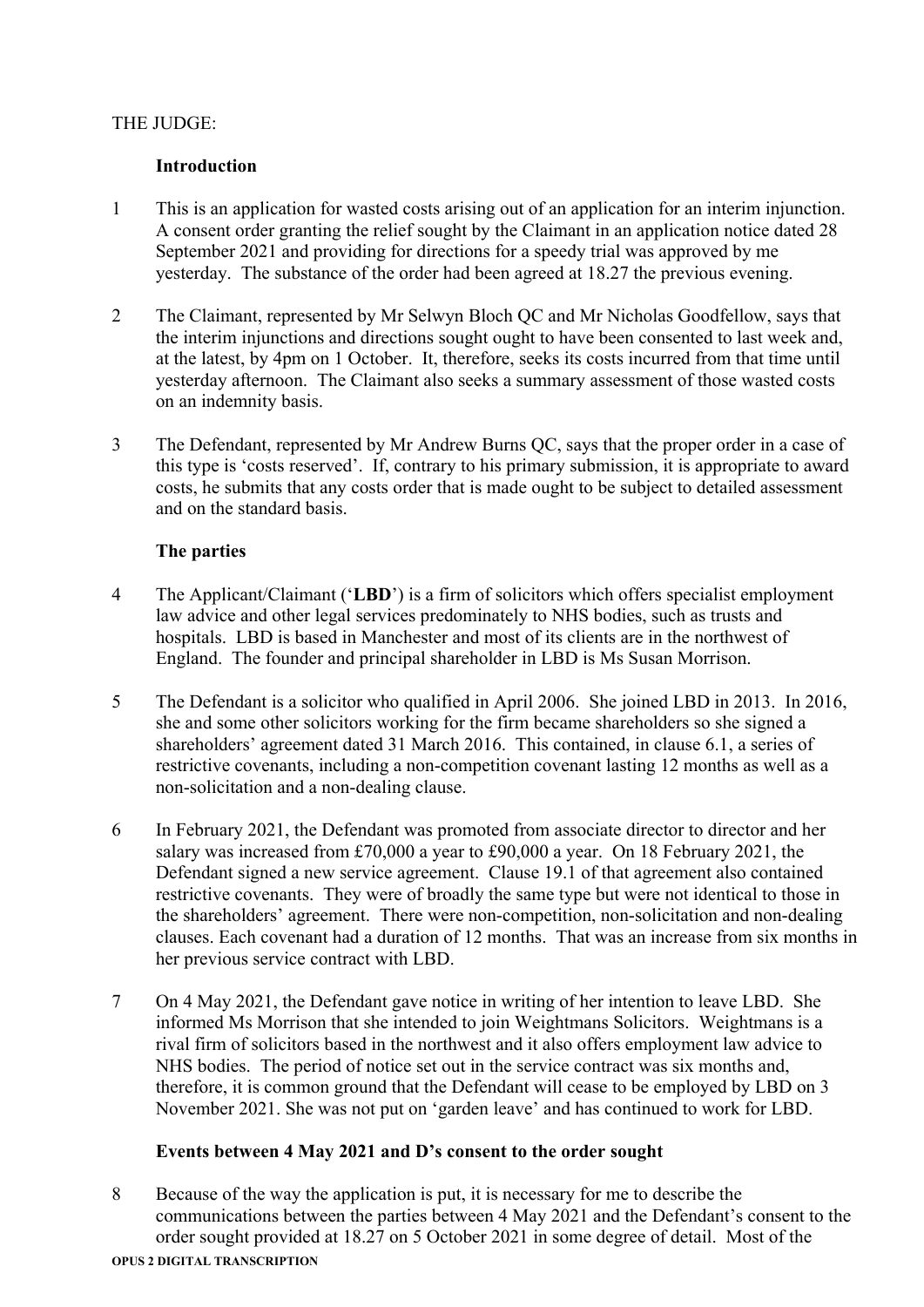correspondence I refer to is attached to the witness statement of Susan Morrison dated 28 September 2021. Neither the Defendant nor her solicitors submitted a witness statement either in response to the substantive application or in response to the application for wasted costs.

9 The Defendant's notice of resignation was acknowledged on 4 May 2021. Then, on 10 May 2021, Ms Morrison raised the issue of restrictive covenants:

> "I understand that you have accepted a position as a partner with Weightmans in Manchester and, as you are aware, they are direct competitors of LBD. You are in possession of commercially sensitive information and that is confidential to our business, which is the principal reason for the restrictions in your shareholder and service agreements alongside the non-compete/non-solicit covenants<sup>"</sup>

#### She went on to say:

"You will appreciate that I have to take whatever steps I can to protect the business and the jobs of those within it. I hope we can resolve conflicting positions in an amicable way, so I invite your proposals as to how to suggest we achieve this."

10 The Defendant's response to that email was sent the next day:

"I have discussed the matter with Weightmans, who are fully apprised of my restrictive covenants. Neither they nor I consider that there has been a breach of my covenants (I appreciate there is a difference of opinion on the enforceability of the non-compete) nor will there be. Please be assured that I have no intention of breaching my covenants. As such, I am hopeful that we can reach an amicable agreement."

11 Ms Morrison responded to that as follows:

"I have no wish to interfere with your career plans, and so, in order to protect the legitimate business interests of LBD, I will require written undertakings from both you and their senior partner on behalf of the firm that you will abide by the restrictive covenants, non-compete/non-solicit/not act for, etc., and that they will not induce you to breach the same. I need to know in very early course if you and they are prepared in principle to give these, after when I will send you draft undertakings for your consideration."

12 On 24 May, Ms Morrison wrote to the Defendant explicitly about cl.19.1(d) in the service agreement:

> "Clause 19.1(d) to which you agreed very recently and for which you were granted a significant salary increase states that you will not be involved in any capacity with any business concern which is or intends to be in competition with any restricted business. This applies to Weightmans. There are similar restrictions in the shareholders' agreement."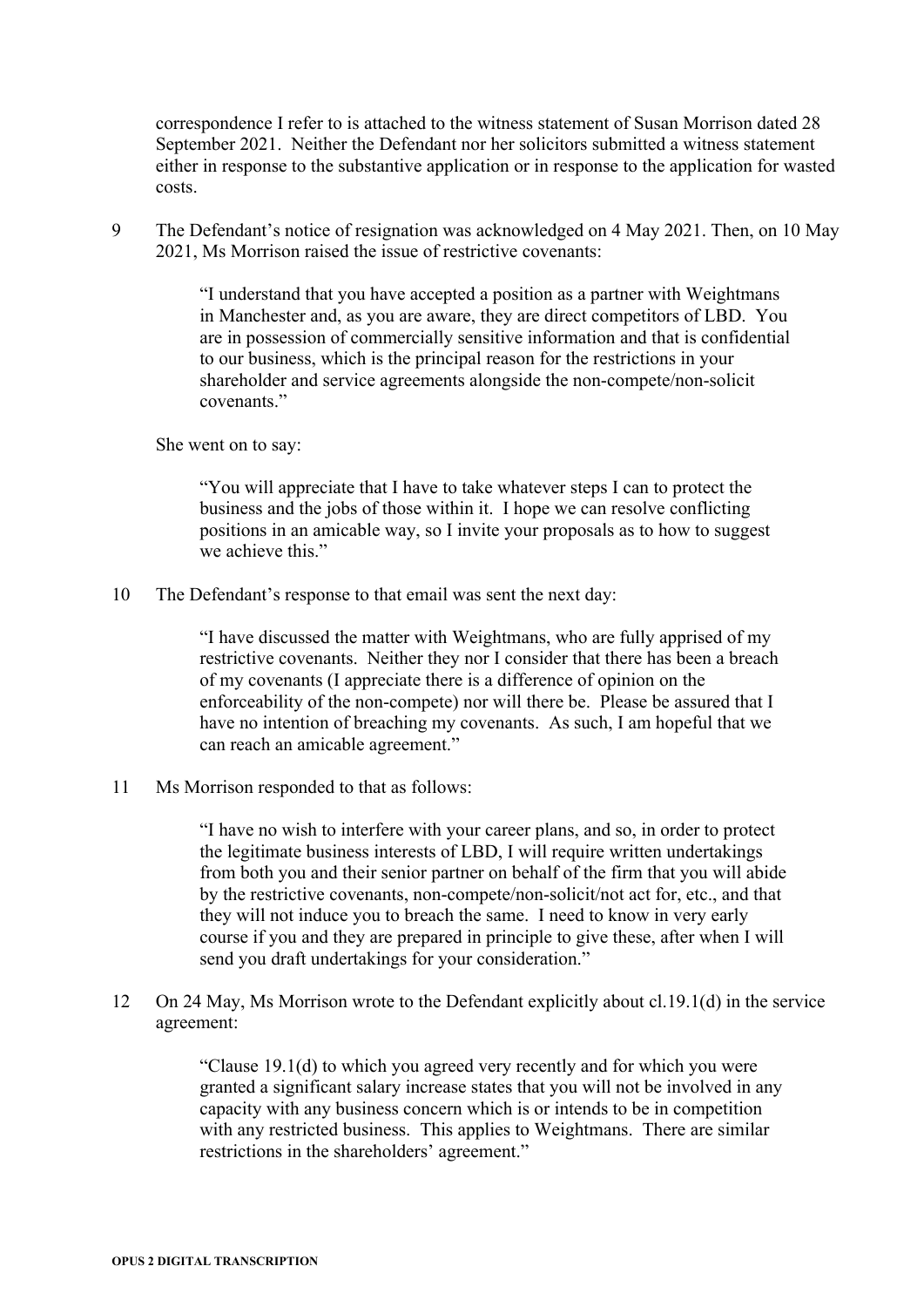13 The Defendant responded a few days later:

"I have given careful consideration to your request, but, as I will act lawfully when I join Weightmans, I do not consider that undertakings are necessary or appropriate."

So, at that stage, the Defendant was not prepared to give any undertakings at all.

14 In July 2021, Ms Morrison returned to the question of the covenants and said to the Defendant:

> "I am genuinely puzzled by the stance both you and they are taking. I do not understand how either you or they can simply dismiss the enforceability of the covenants both in the shareholder and service agreements."

Later on, she said:

"You have referred in your emails to me and in our conversation that there is a difference of opinion on the issue of enforceability of covenants. I have stated all along that I wish to try and resolve the matters amicably without the need to take formal action. That is why we invited you to give undertakings not to breach the covenants."

15 On 15 July 2021, the Defendant said this:

"I am conscious that I have not responded substantively to your email yet. It is on my radar. I just simply have not had time to turn to it. I am hoping my workload will cease a little next week."

Ms Morrison chased for a substantive answer to her request for undertakings on 22 July, and the Defendant responded:

"Hi Sue, I will come back to you as soon as ever possible. Please be assured that I am not dragging my heels. I am pulled out with work. This week did not ease off as expected."

On 29 July, the Defendant said:

"I have managed to contact Weightmans, but the managing partner is on holiday. I will come back to you once he has returned."

- 16 There then passed almost an entire month without any communications between the parties. That ended on 24 August 2021 when LBD sent a formal "letter of claim" to the Defendant on its own headed paper. That letter referred back to the exchange of emails and was expressed as being a letter in accordance with the practice direction on pre-action conduct and protocols contained in the Civil Procedure Rules.
- 17 The letter refers to the covenants in both the shareholders' agreement and the service agreement, and then says this:

"The company [that is to say LBD] have been advised by Selwyn Bloch QC that the believes that the relevant covenants are enforceable and is prepared to test this advice in court if necessary. Given the potentially serious adverse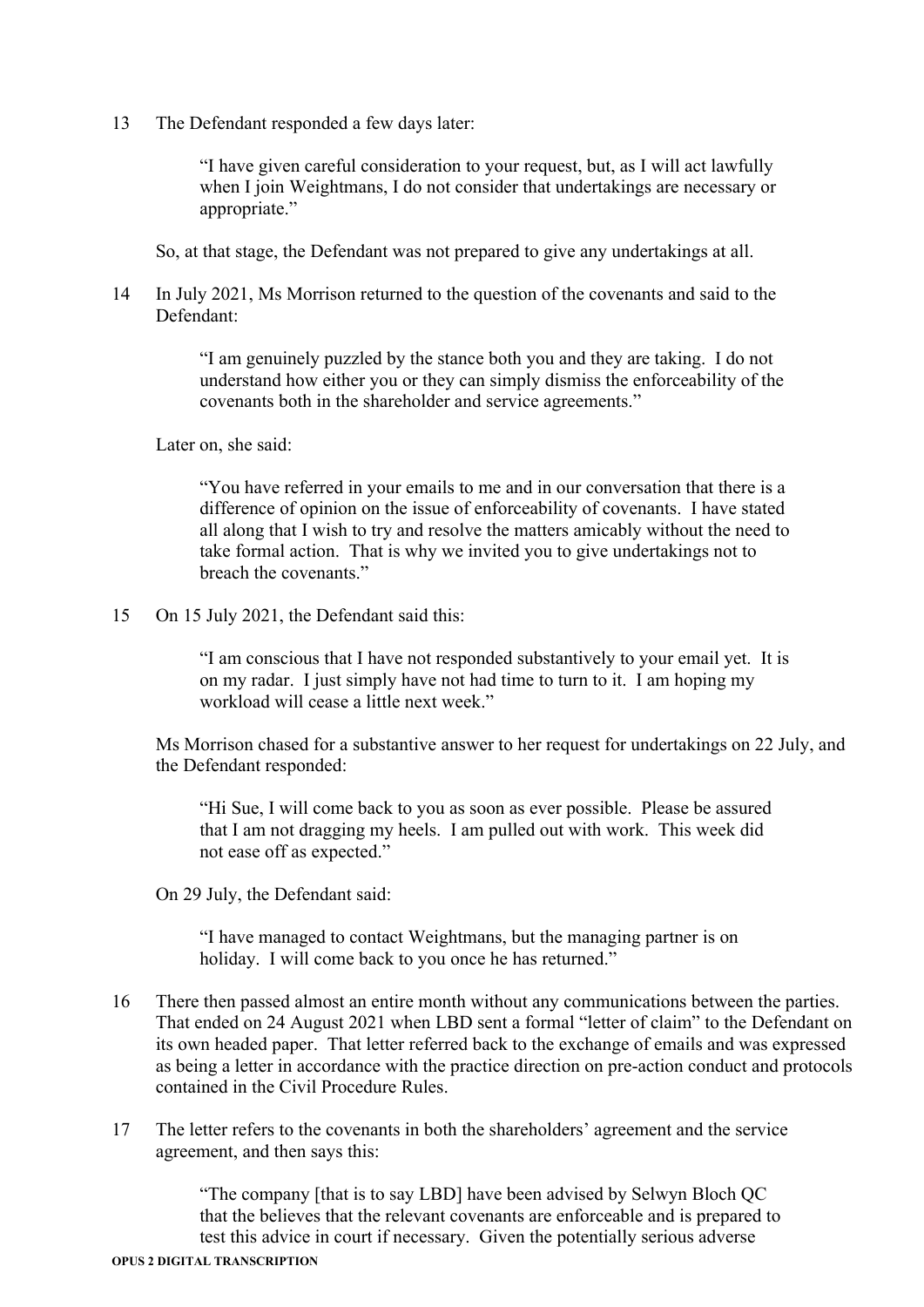impact on the company's business should you join Weightmans or any other competitor, the company does not believe it has the luxury of waiting until nearer your termination date to resolve the issue."

Ms Morrison asked for a response on the draft undertaking supplied under cover of that letter within seven days, that is to say by 1 September 2021.

- 18 Before I go on to the Defendant's response to the 24 August 2021 letter of claim, Mr Bloch submitted that, during this period of May and July, the Defendant was being evasive. I do not accept this. In an email dated 27 August 2021, the defendant describes the difficulties that she was having at work dealing with IT and the consequences of the Covid pandemic. I have no evidence which would justify me in concluding that what she says there and in other emails about being run off her feet at work is anything but true.
- 19 I will return to the chronology. The Defendant's response to that formal letter of claim, perhaps unsurprisingly given that she is herself a solicitor, was to instruct a firm of solicitors, namely BBS Law Limited ('**BBS**'). They acknowledged receipt of the pre-action protocol letter and asked for some further time to respond until 10 September. Although Ms Morrison explained in her witness statement that she was somewhat frustrated at having to wait yet more time for a substantive response, she was prepared to wait and see what they had to say.
- 20 BBS did respond on 10 September 2021 as they promised, and the letter contained three points of importance. First of all, they said this:

"I am informed that Sarah has never suggested that all the post-termination restrictions are unenforceable, but rather that the non-competition restrictions are unenforceable."

Then, secondly:

"As Sarah has previously intimated, she will comply with the non-solicitation and non-dealing provisions as set out in both the service agreement and the shareholders agreement. However, at this time, we can see no reason why undertakings are required as the restrictions in the respective agreements are sufficient."

Then, thirdly:

"I am advised that Weightmans currently act for a number of NHS clients for whom LBD also acts. In respect of these clients, we will endeavour to provide a list early next week. We trust that LBD has no objection to Sarah dealing with these clients on the basis that they are already clients of Weightmans."

- 21 As Mr Bloch pointed out in submissions, the third point in that letter was tantamount to an admission that the Defendant did intend to act in competition with LBD. The letter ended in the hope that some amicable terms could be agreed.
- 22 LBD's response to that letter was to instruct their own solicitors, namely Fox & Partners Solicitors ('**Fox & Partners**') based in Manchester.
- **OPUS 2 DIGITAL TRANSCRIPTION** 23 Fox & Partners informed BBS five days later, on 15 September 2021, that an application for injunctive relief was in the course of being prepared, and they asked BBS to confirm that they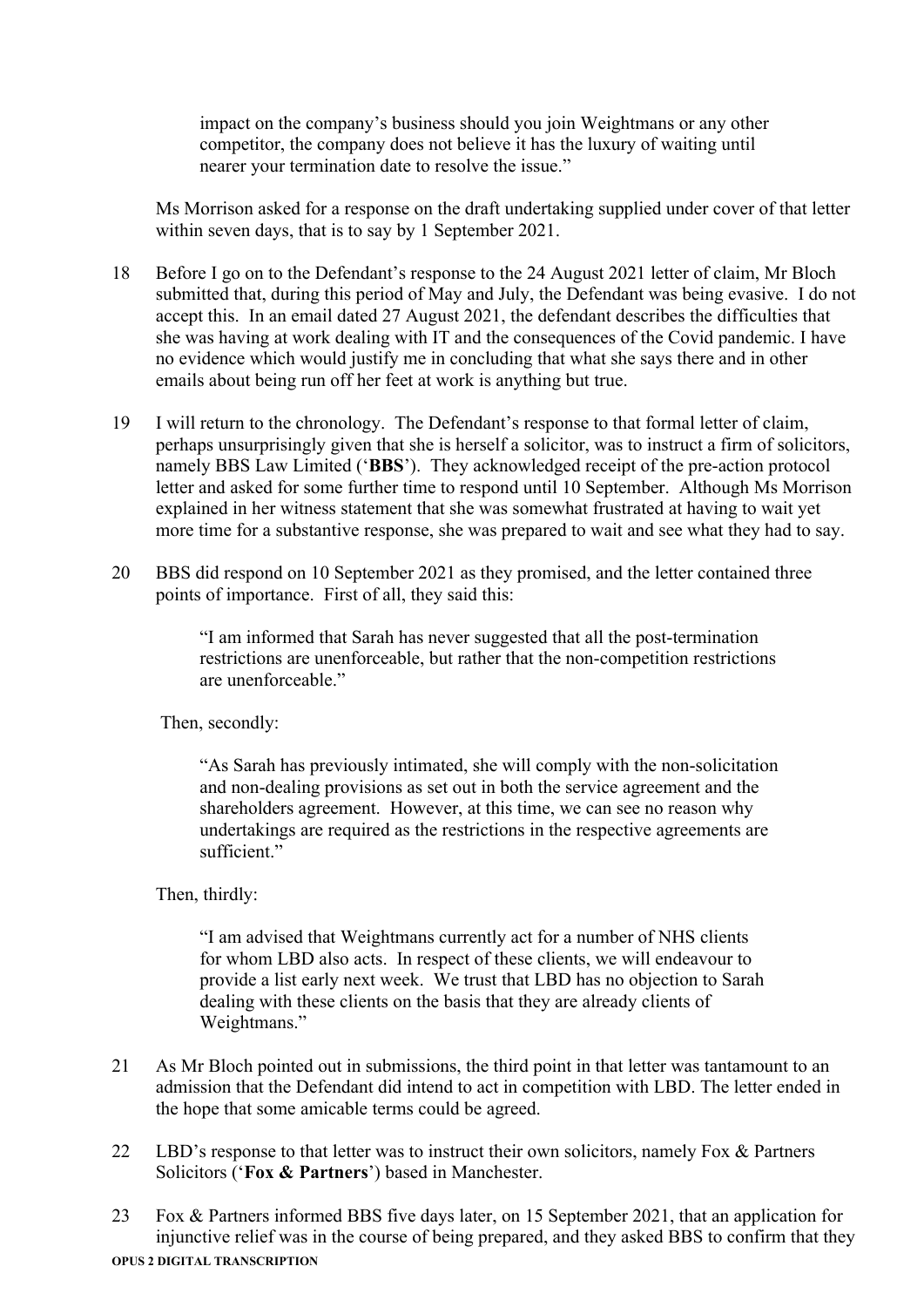were authorised to accept service of proceedings. BBS's response to this was to repeat that the Defendant was prepared to give undertakings in relation to the non-solicitation and nondealing covenants but was not prepared to give any such undertaking in relation to the noncompete covenants.

24 On 20 September 2021 and in relation to the present application, BBS said this:

"In addition, we consider that, on balance, the court would not be minded to grant interim relief on the balance of convenience where to do so would prevent Ms Ali from earning a living in her capacity as a specialist employment lawyer and where an injunction would most likely, even if the matter was dealt with by way of a speedy trial, deprive our client of the opportunity of joining Weightmans altogether."

25 It seems to me that, by 20 September, at least internally at BBS, a view had been formed as to the likely prospects of an application for interim injunctive relief. In response to that, Fox & Partners acknowledged receipt of the undertakings in relation to the non-solicit and nondealing covenants but said:

> "Our client is in the process of finalising its application for injunctive relief to prevent your client joining Weightmans in breach of her non-compete covenants. Please now confirm you are instructed to accept service, as requested in our earlier correspondence."

26 BBS responded:

"For the avoidance of any doubt, it is not acknowledged or accepted that your client will suffer any loss by reason of our client joining Weightmans. The point that was made was that, by Ms Ali giving the non-solicitation and nondealing undertakings as requested, your client would be properly protected and would not suffer any loss."

At the end, Mr Stedman says:

"I would again invite you to enter into proper dialogue with us in advance of the issue of proceedings."

- 27 That was on 21 September 2021. On 28 September, the application that I have already referred to was issued along with the claim form. The claim form sought interim and final injunctive relief to restrain the defendant from acting in breach of her contractual obligations and, in particular, cl.6.1(i) and 6.1(ii) of the shareholders' agreement and cl.19.1(d) of the service agreement. In other words, it was a claim concerned exclusively with the noncompete covenants.
- 28 The claim form was accompanied by an application notice in N244 form and, in box three of that application, the following appears:

"The claimant seeks the following orders:

(i) An interim injunction to restrain the defendant from acting in breach of her non-competition covenants contained in clauses 6.1(i)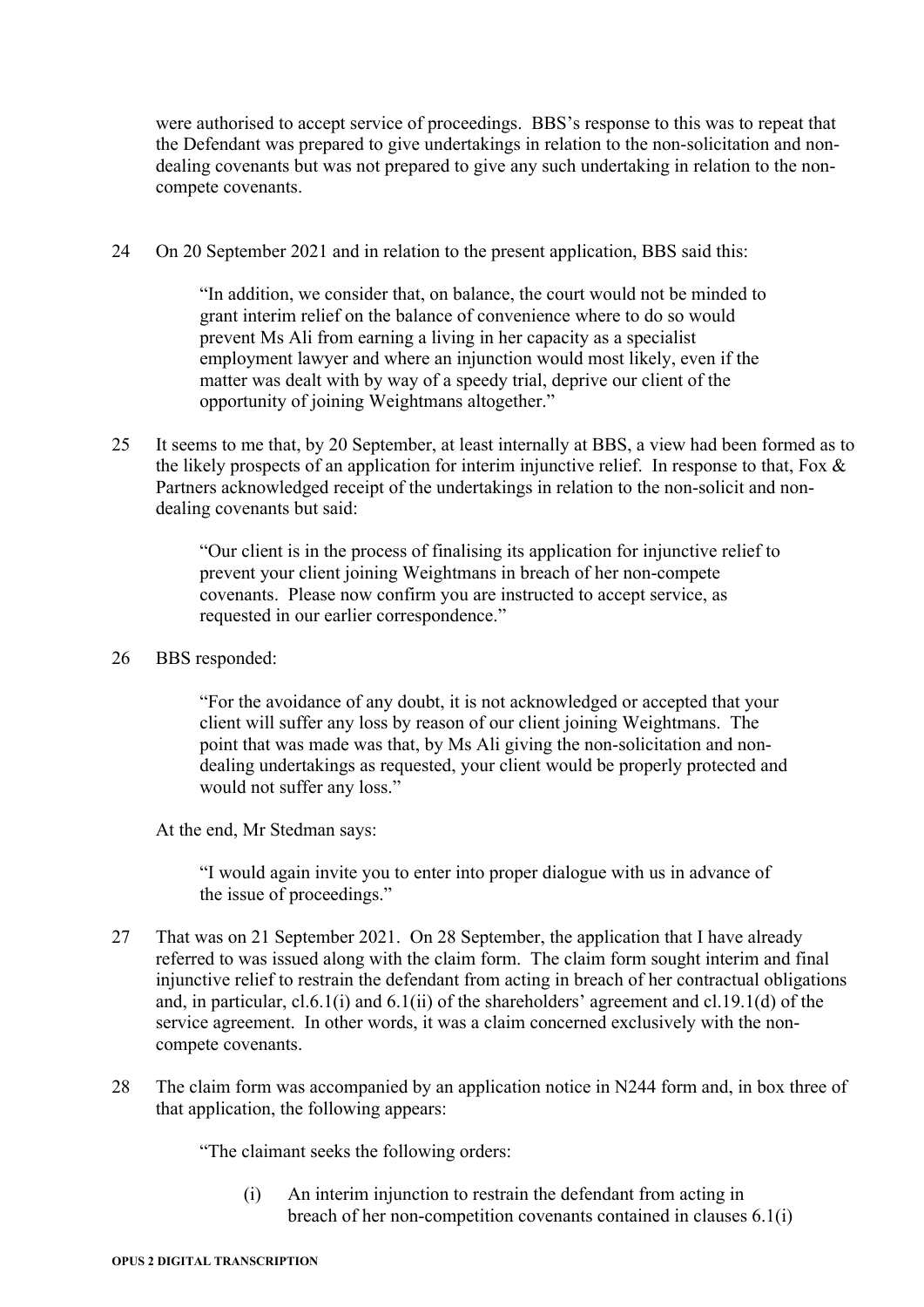and 6.1(ii) of the shareholders' agreement dated 31 March 2016 and cl.19.1(d) of her service agreement with the Claimant;

- (ii) An order that the costs of the application be paid by the Defendant and;
- (iii) An order that the trial of this matter be listed on a speedy basis together with directions for trial."
- 29 Annexed to the application was a full draft order. That application was served on the BBS the following day, that is to say 29 September 2021 i.e. Wednesday last week.
- 30 The accompanying witness statement of Ms Morrison is 40 pages long and is a detailed document. It set out the background to LBD's business, the shareholding acquired by the Defendant and the service agreement recently signed by her as well as describing the work that she does for LBD. Crucially for the purposes of an application for interim relief, the witness statement contained:

(a) in paragraph 142, evidence as to why LBD was concerned about the potential damage to its business if the Defendant was not prevented, at least on an interim basis, from not complying with her non-competition covenant;

(b) in paragraphs 131 to 135, the reasons why LBD said that damages would not be an adequate remedy and why there was reason to believe that, even if they could be assessed, whether the Defendant would be unable to pay those damages.

(c) evidence backed with accounting documents about LBD's ability to pay any damages to the Defendant in the event that the non-compete covenants were held to be unenforceable pursuant to the usual undertaking.

- 31 BBS acknowledged the receipt of the witness statement and the other documents. Curiously, the only thing that BBS remarked upon in response was the time estimate of two hours given in the application notice. BBS suggested that a more realistic estimate might be half a day.
- 32 Later that day (i.e. 29 September 2021) at about 6 o'clock in the evening a letter was sent by Fox & Partners to BBS which is of particular importance to the LBD's application for costs. Under the heading "Consent Order" it said this:

"In order to avoid the need for an interim hearing at all, we invite Ms Ali to enter into a consent order giving undertakings to the court in the form set out in paragraphs (1) and (2) of the draft order attached to the client's injunction application, thereby agreeing to be bound by the terms of that order giving effect to the non-compete covenants until trial or further order. Even if Ms Ali disputes the enforceability of the non-compete covenants, as indicated in your email of 17 September 2021, we are confident that the court will grant our client interim relief until the outcome of a speedy trial. Our client's proposal will avoid the cost to both parties caused by contested interim hearings as well as avoiding the unnecessary delay to a final determination of the matter, which is clearly in both parties' interests."

It goes on: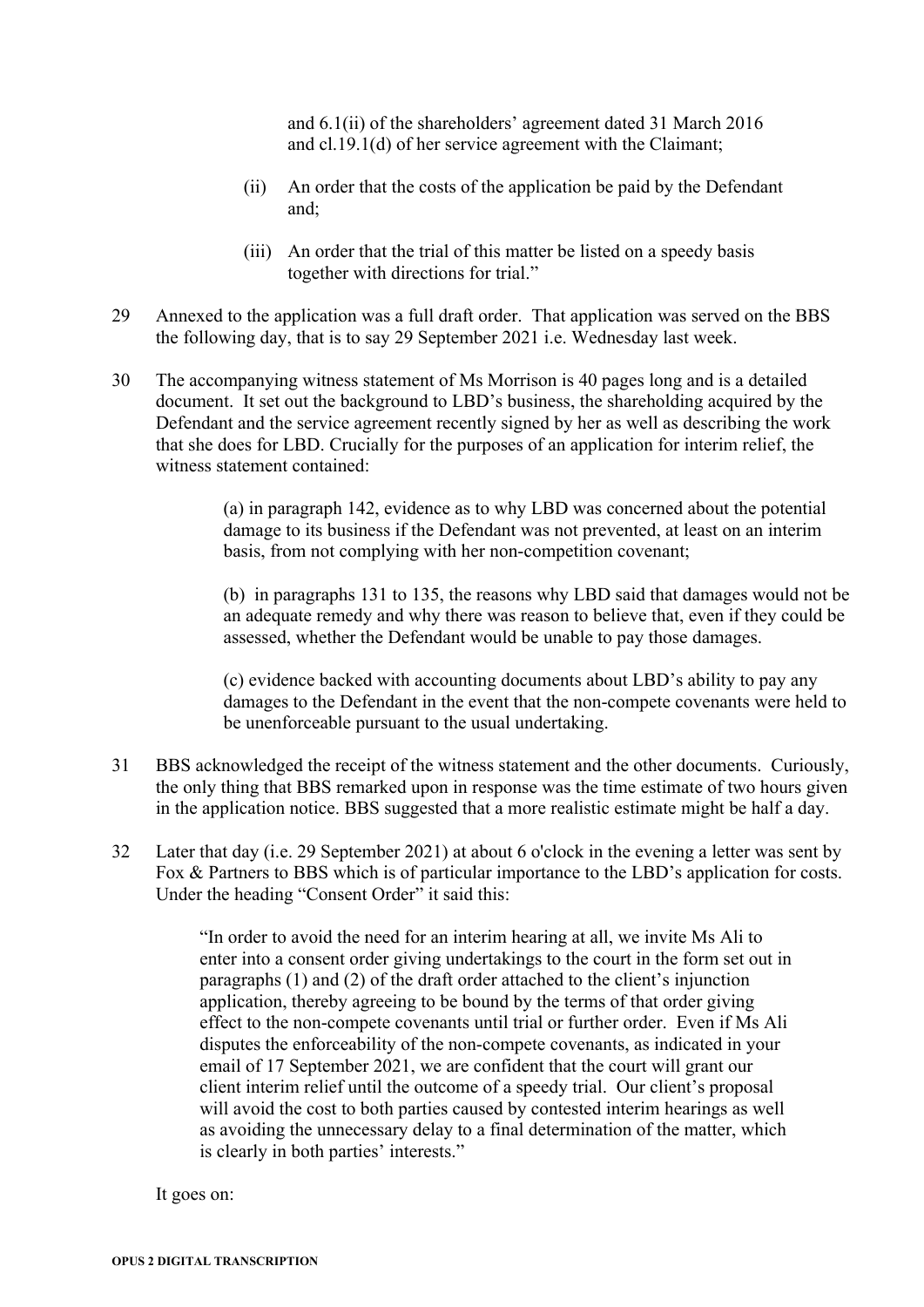"This approach is supported by the guidance of Lord Justice Balcombe in the case of *Lawrence David v Ashton* [1989] ICR 123 that a defendant who has entered into contractual restraint should seriously consider offering an appropriate undertaking until a speedy trial. Should Ms Ali refuse to give undertakings to the court pending a speedy trial, our client will be seeking its costs of and occasioned by the need for a contested interim hearing, which are likely to be considerable."

33 It goes on under the heading "Directions to Trial" to say this:

"We understand from the court [that is to say the Queen's Bench Division] that it will be possible to list a three-to-four-day trial towards the end of November/December 2021. Accordingly, in the interest of the parties reaching an agreement on directions, we propose the following directions [and then there is a list of standard directions leading to a trial commencing on 13 December].

In the event that your client is willing to give undertakings to the court pending the outcome of a speedy trial, we will provide you with a draft consent order for agreement encompassing the above draft directions. We look forward to hearing from you by no later than 12pm tomorrow, 30 September."

- 34 I say it is an important letter because, in my judgment, it set a concrete framework for any proper assessment of the balance of convenience for the purposes of the application for an interim injunction. In particular, by the time this letter was written, the Claimant and the Defendant were both aware that a speedy trial of the underlying dispute was possible in December 2021.
- 35 In fact, it was even open to the Defendant to argue for a tighter set of deadlines, because what it appears the Claimant had been told was that the Queen's Bench Division could accommodate a trial even earlier than December, possibly at the end of November. Given that the Defendant's term of employment would end on 3 November 2021, there was a real prospect of a trial taking place within a matter of weeks of that date. Allowing for two or three weeks for judgment, that would still mean that a resolution of the real dispute between the parties about the enforceability of the non-compete covenants was possible within  $4 - 8$ weeks from the end of her employment with LBD
- 36 BBS responded to that letter the following day by email. They said in that email that counsel has been instructed and is considering the papers. They suggested that, because the employment was not going to end until 3 November, there would be no prejudice if the hearing for an interim injunction was postponed to the next available date. Mr Stedman of BBS then said:

"I shall revert to you tomorrow with regards to whether at this stage my client is willing to provide an undertaking pending a final hearing. But, in the interim, we would seek your confirmation that your client will agree to a postponement of the hearing next week."

I should say that, in the same email, there is a reference to the application for interim relief being listed for a hearing on Wednesday, 6 October 2021.

37 In their response to that, Fox & Partners did not entirely dismiss the possibility of a postponing the application, but said this: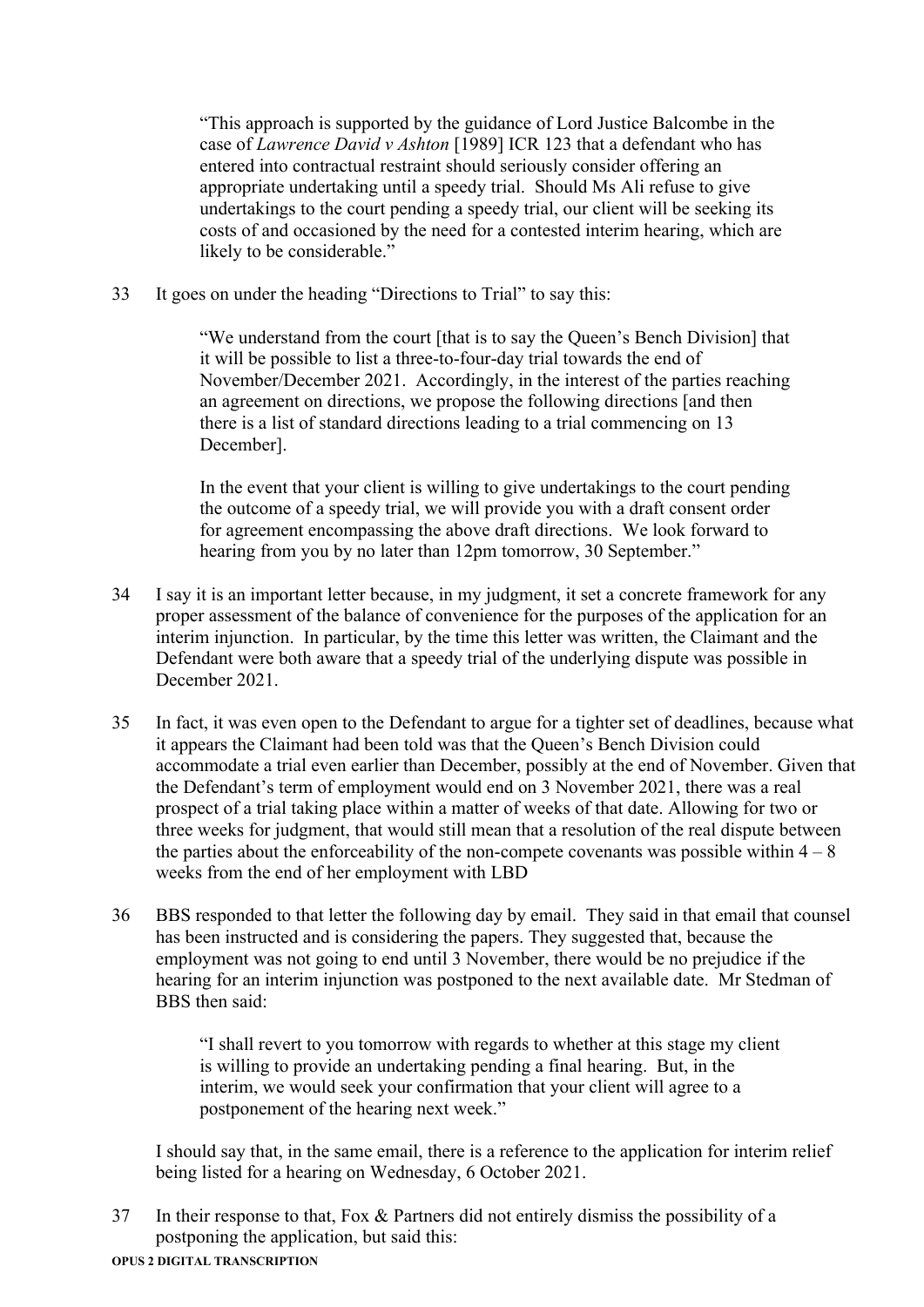"Until your client has clarified whether or not she will provide undertakings, our client is not in a position to agree any such postponement on the following grounds:

- (a) If your client is going to provide the undertakings, there will be no need for a contested interim hearing and next week's listed hearing may be vacated and;
- (b) If your client is not going to provide the undertakings and instead intends to serve evidence, our client will need to know when such evidence will be served before agreeing to a postponed hearing date in this regard in order that a realistic hearing date and timetable for evidence and skeleton arguments may be agreed between the parties.

In the circumstances, we await your client's urgent confirmation as to whether undertakings will be provided."

- 38 So that was where matters stood on 30 September, that is to say Thursday of last week.
- 39 The next day, Friday 1 October, BBS sent an email to Fox & Partners saying this:

"Unfortunately, counsel is tied up in an ongoing matter and we will not be able to consider and review the position until later this afternoon at the earliest."

40 It is probably fair to say that that email led to possibly some degree of exasperation on the part of Fox & Partners. Their response later that morning was to say that the approach of the Defendant was unsatisfactory for a number of reasons (with emphasis added by me because it is of importance to the application for costs):

> "Your client has had several months to consider providing undertakings. The matter is not complicated, and your client told us as early as May that they had taken advice on her legal position. Our client is continuing to expend legal costs in preparation for Wednesday's hearing, including finalising a skeleton argument and authorities bundle preparation of the weekend. **Accordingly, we are granting a final extension until 4pm today for your client to clarify her position. If appropriate undertakings are provided as late as Monday, we will seek an order for wasted costs**."

41 That email was sent at 11.23 on Friday morning and set a deadline for a substantive response by 4pm the same day. BBS's response arrived at 4.23 pm that afternoon. It was quite short. It was sent by a senior associate at BBS:

> "Further to your email below, we are presently working on revised undertakings and we will revert further in that regard on Monday. If you wish to discuss further today, please contact me on my mobile number below."

42 Fox & Partners' response was sent on the Saturday morning at 10 o'clock and, as requested, it was sent to the senior associate, Mr Mellor. It appears from the email that two solicitors at Fox & Partners had attempted to call Mr Mellor's mobile number on Saturday morning but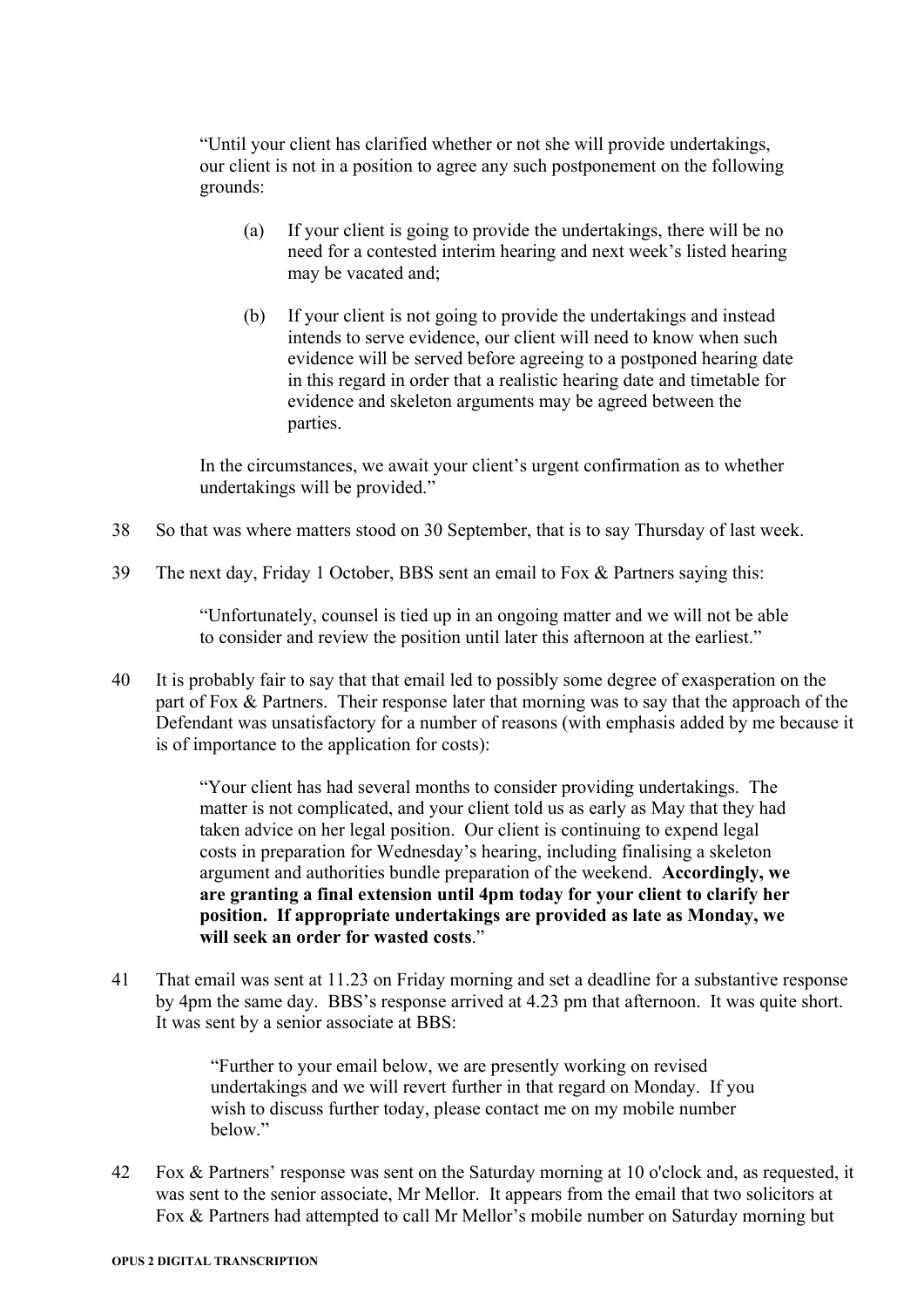did not receive any answer. They had also tried to contact Mr Mellor through the BBS switchboard. They made the following point:

"In circumstances where an interim injunction hearing is only two working days away, your failure to engage is entirely unsatisfactory. As we have not been able to discuss it with you, we make the following points in relation to our client's position."

I will not set those points all out because they are a recapitulation of LBD's position as expressed in the previous week. The e-mail concluded:

"In light of the above, our client is not hopeful that a hearing on Wednesday can be avoided and, therefore, has no choice but to proceed with its necessary preparation between now and Monday. Accordingly, our client also reserves its right to proceed with a wasted costs order, as indicated in the previous email."

- 43 On Monday morning, 4 October 2021, Mr Stedman of BBS apologised for the delay in reverting to Fox & Partners. Mr Stedman offered a single composite undertaking which covered both the shareholders' agreement and the service agreement. The short answer to that that came back at 3 o'clock on Monday from Fox & Partners was "No". LBD was insisting on undertakings in the order that reflected the separate provisions of the shareholders' agreement and the service agreement.
- 44 At 8.42 in the morning of Tuesday 5 October 2021, i.e. the day before the hearing of the application, BBS sent an email containing a number of points and saying that, in relation to costs, they should be the normal order, namely that they be reserved to the trial judge at the hearing of the application for permanent injunctive relief.
- 45 The email also contained a marked-up copy of the draft order, including, for example, striking through the penal notice and making some other suggested changes. These were rejected at 1.30 pm on 5 October by Fox & Partners in these terms:

"I refer to your email and revised draft order containing proposed undertakings received less than one business day before the hearing listed in relation to our client's application for an interim injunction dated 28 September 2021. As you are aware, the bulk of preparation has now been undertaken and our client will shortly be in a position to exchange skeleton arguments. The proposals in your email are, in any event, unacceptable to my client and we will revert separately in this regard shortly."

- 46 Twenty minutes after that email was sent, I received the claimant's skeleton argument and the claimant's hearing bundle, which ran to some 387 pages, together with equally bulky authorities bundle. I made enquiries as to where the Defendant's skeleton argument was. It was not received until 5.30 pm. When I did receive it, it suggested that the only issue remaining was the costs of the application. This reflected an email sent by BBS at 18.27 that evening to Fox & Partners essentially conceding all the remaining points on the draft consent order, leaving only costs as an issue between the parties.
- 47 So, net result was that, by 18.27 on Tuesday, 5 October, that is to say the evening before the hearing listed for two hours the following day, the Defendant had retreated to a position that was no better than she would have been if she had consented to the application for interim relief on 29 September 2021.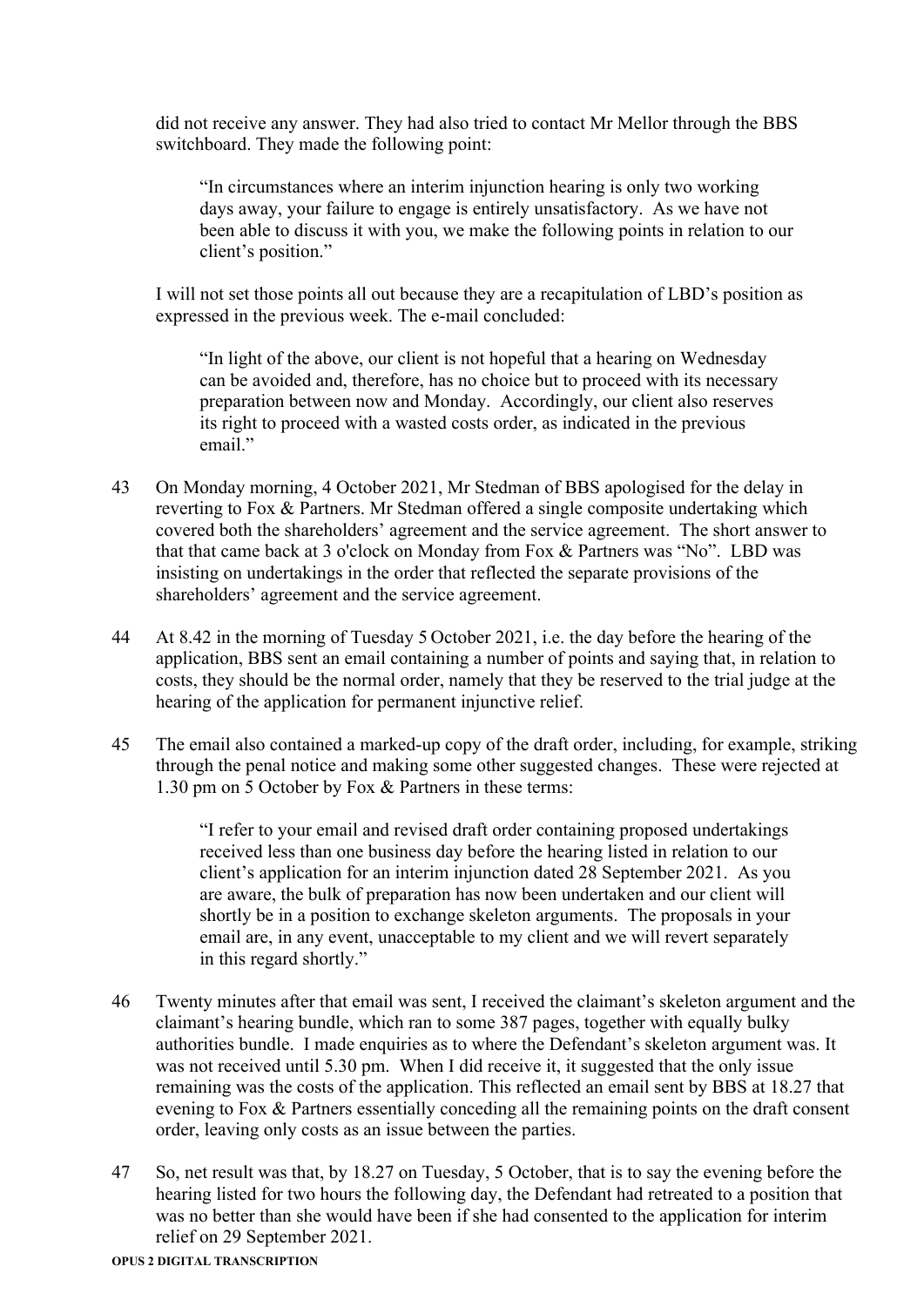#### **Submissions**

- 48 On the morning of the hearing, I received a further skeleton argument from Mr Bloch and Mr Goodfellow responding to the skeleton argument of the Defendant in relation to costs and I received yet a further bundle of authorities relating to costs.
- 49 Mr Bloch's submission was that wasted costs ought to be ordered for essentially four reasons.
- 50 First, he submitted that the balance of convenience in the case ought to have been crystal clear to the Defendant from the outset. He submitted that the Defendant had not mounted any argument that the Claimant does not overcome the "serious issue to be tried" threshold or that damages would be an adequate remedy. Both arguments would, he submitted, have been hopeless in view of the evidence.
- 51 Secondly, he submitted that the Defendant was herself an employment solicitor and she was assisted from the earlier stages by a firm with a specialist employment law department so she ought to have been aware of the sort undertakings that would be appropriate if it became clear that a speedy trial was possible.
- 52 Thirdly, he submitted that there was no doubt that the delay in agreeing to the order has caused costs to be wasted. He referred to the unsatisfactory undertakings offered by 4pm on Friday, 1 October, and submitted that the costs of substantial brief fees and preparation of skeleton arguments over the weekend would not have been incurred had the Defendant agreed on Friday 1 October, instead of waiting until nearly 6.30 on Tuesday evening to do so.
- 53 Finally, he submitted that, even if the Defendant were to succeed at trial, it would not be unjust for costs to be ordered in favour of the Applicant. He submitted there would be no issue of disgorgement of any costs order made in favour of the Applicant, no matter what happened at trial. As he put it, whatever happens at trial, the Defendant's unreasonable behaviour has wasted costs, time and money.
- 54 Mr Burns' submissions boiled down, I think, to five points. Four of these were contained in his short skeleton argument dated 5 October 2021.
- 55 The first and really his main point was that the court should reserve the interim costs to the trial judge where the application is decided on the balance of convenience and the judge is simply holding the ring pending a trial or other determination.
- 56 Second, the risk with a costs order at this stage is that it may later transpire that the injunction was obtained on an incorrect basis
- 57 Thirdly, he pointed out that the Court of Appeal in *Wingfield Digby v Melford Capital Partners (Holdings) LLP* [2021] 1 WLR 1553 has recently reaffirmed the *Desquenne* approach of reserving costs for interim injunctions. He summarised it in this way.

"In a disputed case in which the underlying issues are impossible to determine at the interim stage, it is wrong to try and identify a winner and loser, and so costs should generally be reserved unless there are some special factors in play."

Fourthly, which is in some ways a variation on point three, he submitted that: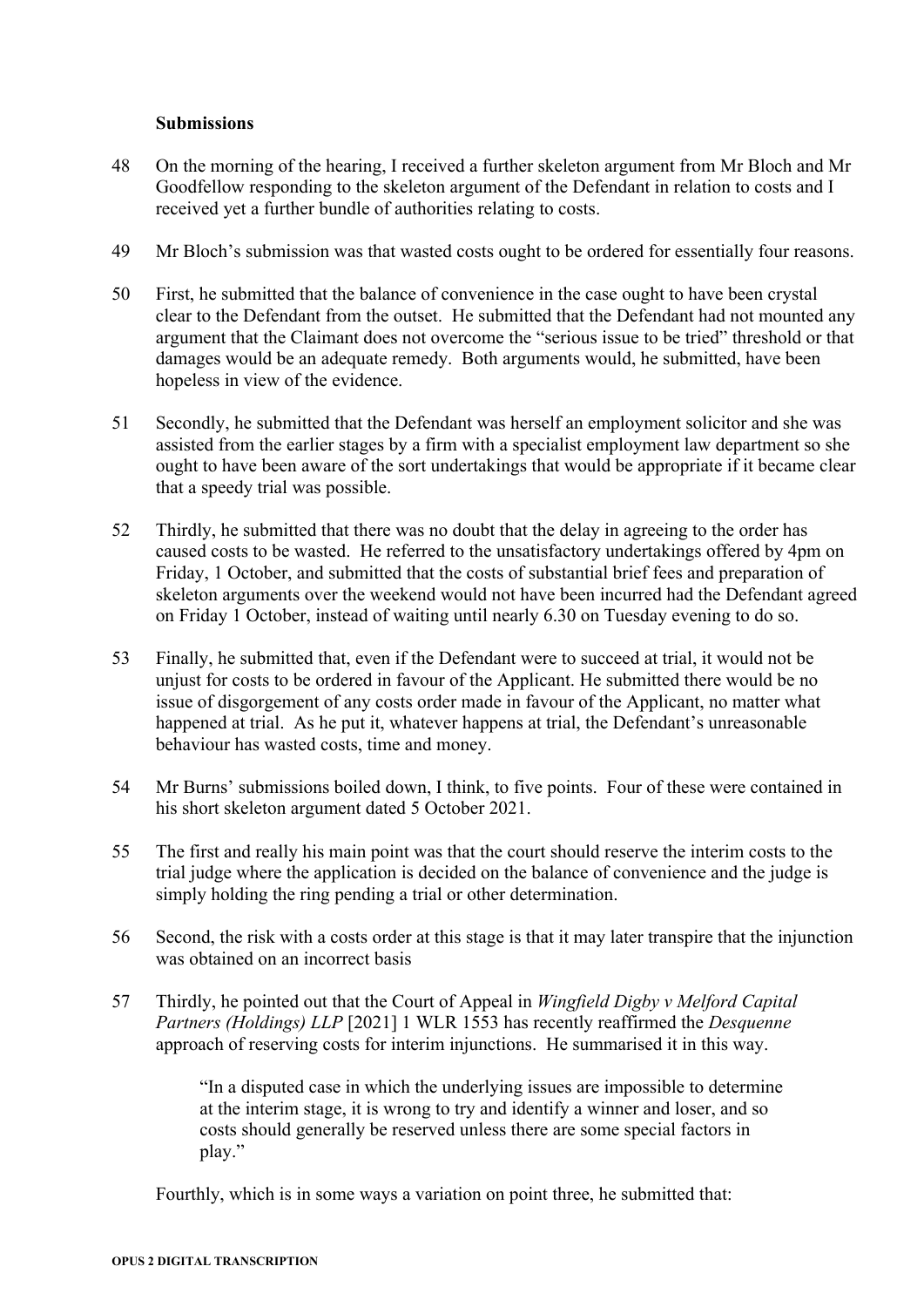"In this case, there is a hotly disputed issue about whether the non-competition covenant is enforceable or not. This will need to be decided at the speedy trial and this order is purely to hold the ring until then. Only then will it be clear whether the application was rightly brought or not."

- 58 So those are the first four points in his skeleton.
- 59 His fifth point which he made only in his oral submissions was that LBD has acted in a somewhat bullying manner and the application for costs was, in reality, an attempt to stifle the Defendant's opposition.

### **Analysis**

- 60 In an ordinary case, a respondent to an application who throws in the towel the night before the application is due to be heard would be expected to have to pay the costs of the application. That follows from the general rule in CPR 44.2(2) that the unsuccessful party generally be ordered to pay the costs of the successful party.
- 61 However, it is common ground between the parties that that is not the general rule in relation to applications for interim injunctions. As Mr Burns correctly pointed out, the position in relation to applications for interim injunctions is governed by a different principle as confirmed in *Melford Capital Partners LLP v Wingfield Digby* [2020] EWCA Civ 1647; [2021] 1 WLR 1553. At para.35 in that judgment, the Court of Appeal quoted and approved a passage from paragraph 44.6.1 from the 2020 edition of **Civil Procedure**:

"Where an interim injunction is granted, the court will normally reserve the cost of the application until the determination of the substantive issue (*Desquenne …*). However, the courts hands are not tied and, if special factors are present, an order for costs may be made and those costs summarily assessed."

62 Mr Burns specifically drew my attention to paragraph 41 over the page and this passage:

"Whenever a claimant successfully seeks an interim injunction preventing the defendant from doing something (whether using a right of way, working for a competitor or infringing a patent) the defendant will be stopped from doing whatever it is for the time being. That was precisely the case in both *Desquenne* and *Picnic at Ascot*. However, the judge's decision that he was unable to resolve the merits of the disputes means that the basis on which those orders were obtained and continued, without objection from the Appellant, may prove in the end to have been unfounded. 'Success' of this type is only a provisional one. On the other hand, a 'costs reserved' order does not mean that claimants generally, or these Respondents in particular, will never recover the proper proportion (if not all) of their claimed costs: the matter is open and the costs have been neither won nor lost by either side at this stage."

63 Mr Bloch for his part relied specifically on paragraph 46 from the same case. In paragraph 46, the Court of Appeal cited what Neuberger J had to say, as he then was, in *Picnic at Ascot v Derigs* [2001] FSR 2:

> "There will obviously be circumstances where it is right to depart from the general approach. Thus there may be cases where the balance of convenience is so clear, and the outcome of the hearing of the application for the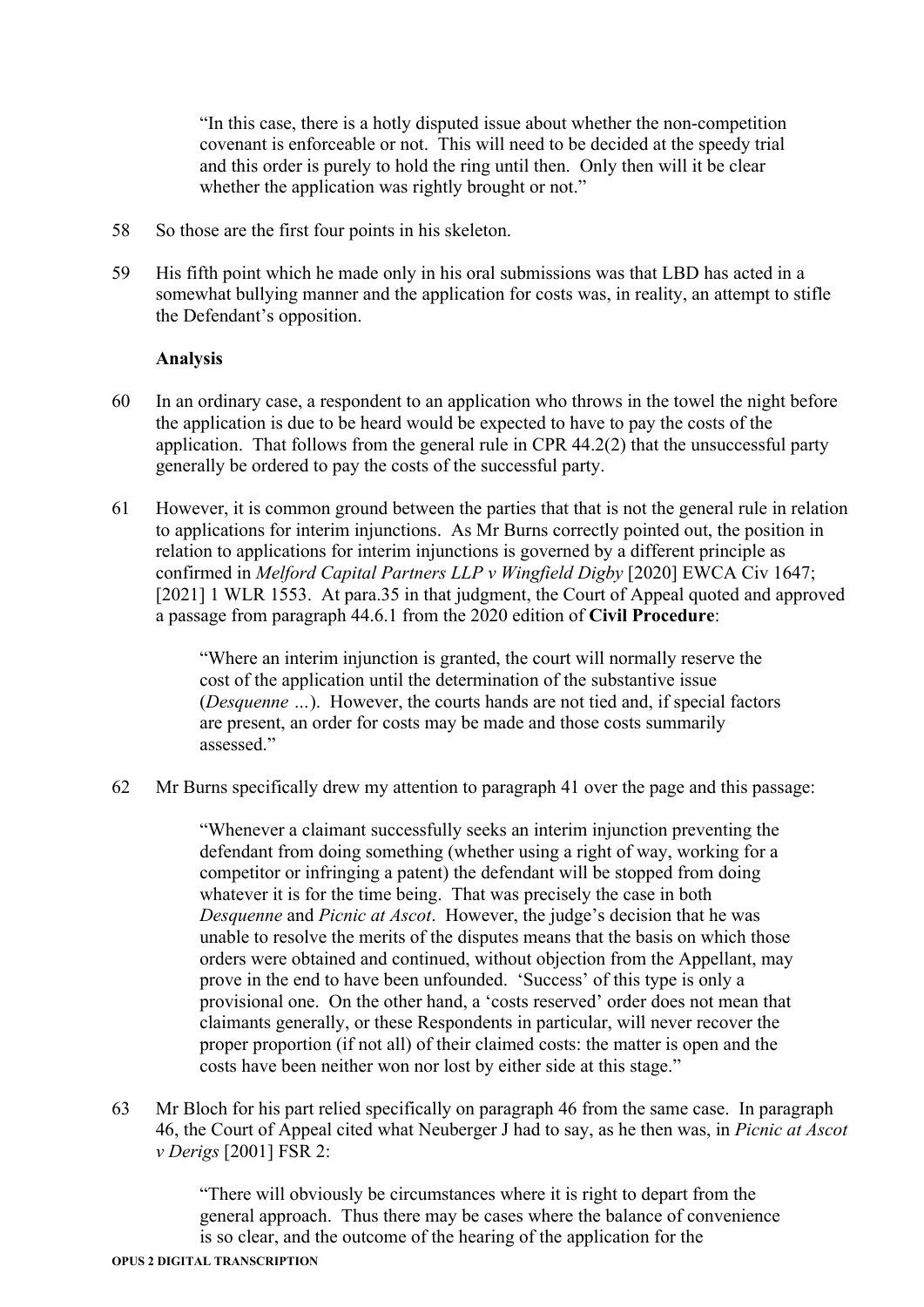interlocutory injunction should be so plain to the parties, that the court should conclude that an order should be made against the defendant for wasting time and money in fighting the issue (whether or not the defendant eventually concedes)."

64 Turning to the report of that case, that it is to say *Picnic at Ascot v Derigs*, Neuberger J, as he then was, went on to say this at paras.19, 20 and 21:

> "[19] In light of the modern approach to litigation embodied in the Civil Procedure Rules, and particularly where the timetable for interlocutory proceedings is as comparatively lengthy as it was in the present case, it seems to me that, if a defendant decides only virtually at the last minute that it will not contest an issue for which one-and-a-half days have been set aside, he must appreciate that he will be very much at risk on costs. In my judgment, in such a case that there is obviously a strong basis for saying that, at least in the absence of any cogent explanation, the court will inevitably be attracted to the argument that there was no good reason why the defendants could not have made their position clear earlier, thereby avoiding the need to prepare for and have a hearing."

> "[20]In my judgment, if a defendant accedes to an injunction, once all the evidence is in, reasonably promptly on the basis of the balance of convenience, then, in the absence of any other special factors, the proper course for the court to take on costs is to follow the approach suggested by the Court of Appeal in *Richardson*, and to reserve the costs. However, where, as here, the timetable is comparatively relaxed - which it was certainly not in *Richardson* - and the defendant waits until very shortly before trial before acceding to the application, then he must give the court a satisfactory explanation for that delay if he is to be at all confident of avoiding an adverse order for costs, reflecting the fact that he has delayed unreasonably."

In the facts of that particular case, the conclusion which was reached was that:

"The right order is that costs be reserved, save insofar as the costs relating to today's and yesterday's hearing, in respect of which the costs should be the claimants' in any event."

- 65 So, in essence, it seems to me that the dispute between the parties in this case boils down to whether the case falls within the general rule described in paragraph 35 of *Melford Capital Partners v Wingfield Digby* or whether it falls in the exception exemplified in *Picnic at Ascot*. I have no hesitation in concluding that this case falls within the *Picnic at Ascot* exception and that the Claimant is entitled to its costs since 4pm on 1 October of this year, in any event, for the following reasons.
- 66 First, by Wednesday, 29 September 2021, the Defendant and her advisors had all the necessary information to form a view on whether she ought to consent or not to the interim relief sought. In particular, they had all the information in the witness statement of Ms Morrison which I have already described and they knew by that date that a speedy trial was going to be possible which could be concluded within a matter of weeks after the conclusion of her contract of employment.
- 67 Secondly, in my judgement, Mr Block is right to emphasise the importance of the guidance given by Balcombe LJ in *Lawrence David v Ashton* [1989] IRLR 22: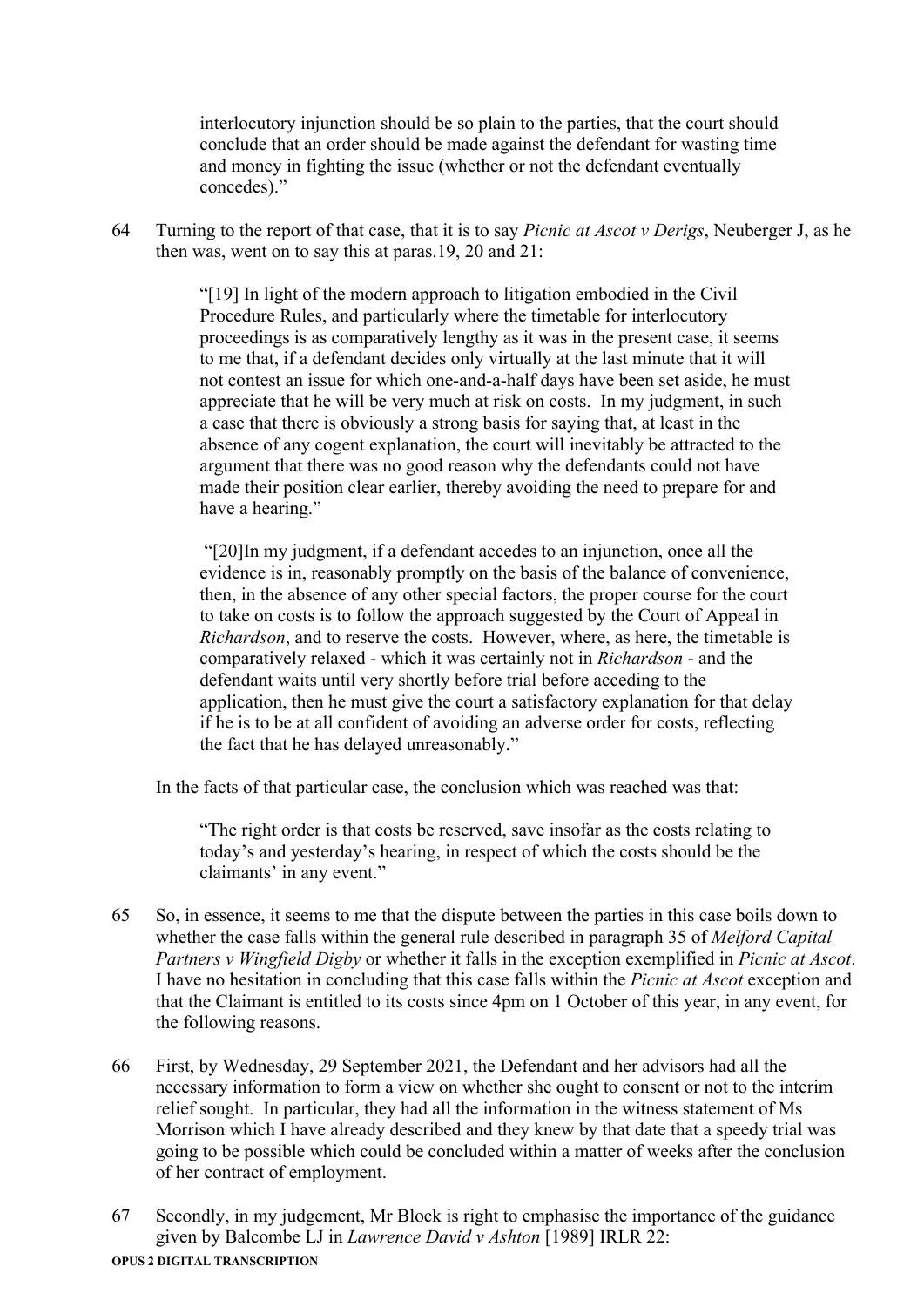"I reiterate there is no special rule relating to interlocutory injunctions in cases of restraint of trade. The normal rule in *American Cyanamid* and the exception to that rule apply. A defendant who has entered into a contractual restraint which is sought to be enforced should seriously consider when the matter first comes before the court offering an appropriate undertaking until the hearing of the action provided that a speedy hearing of the action can be fixed and the plaintiff is likely to be able to pay any damages on his cross-undertaking. It is only if a speedy trial should not be possible that it would then be necessary to have a contest on the interlocutory application. I do not believe that, in this comparatively limited type of case (limited in numbers that is), the courts at first instance will not be able to arrange for a speedy hearing of the action and thus avoid time being spent, usually unnecessarily, on contested interlocutory applications."

68 Mr Bloch also drew my attention to the comments of Seymour QC HHJ sitting as High Court Judge in the case of *Underwriting Exchange Limited v Newall & Ors.* [2015] EWHC 948, in which he said of that paragraph:

> "The guidance of Balcombe LJ in the *Lawrence David* case is notorious in this area of law and practitioners are well acquainted with the principles. The difficulties which prompted Balcombe LJ to give this guidance which he did are notorious. They are encountered in just about every case of this type. It is guidance which is intended to reduce the number of times that the court is troubled with this type of application and to reduce the costs to the parties by pointing to an appropriate interim resolution pending a speedy trial."

- 69 It is clear from those two quotations that one of the key elements is whether or not a speedy trial is possible. In this case it was clear to both parties by 29 September that a speedy trial certainly was possible in either late November or early December of this year.
- 70 Fourthly, the defendant has at no stage served any evidence to counter what is said by Ms Morrison in her witness statement, either as to the damage that LBD might suffer if the Defendant were not prevented, at least on an interim basis, from competing with LBD by joining Weightmans before the end of the covenant period or any evidence which casts any doubt on the assertion concerning the Defendant's ability to meet any damages award. Nor was there any challenge mounted at any stage as to the ability of LBD to satisfy any crossundertaking in damages in the event that the non-compete covenants were held to be unenforceable.
- 71 So, in my judgement, once it became clear that a speedy trial was obtainable, the guidance in paragraph 54 of *Lawrence David v Ashton* became applicable. Any practitioner in this area would know that they would have to have either some evidence to challenge the evidence concerning the balance of convenience or provide some other reasonably arguable ground why interim relief should not be granted. The Defendant's attention was specifically drawn by Fox & Partners to the principles in *Lawrence David v Ashton* in their letter of 29 September 2021, even though the Defendant was an employment solicitor employing her own independent solicitor with expertise in the area.
- 72 Fifthly, even after this point had been reached, namely that a speedy trial was possible and the Defendant had all the information it needed to assess the position on the balance of convenience, the Defendant still had two further full days to consider the position. It was, in my judgment, entirely reasonable for the claimant to set a deadline of 4pm on 1 October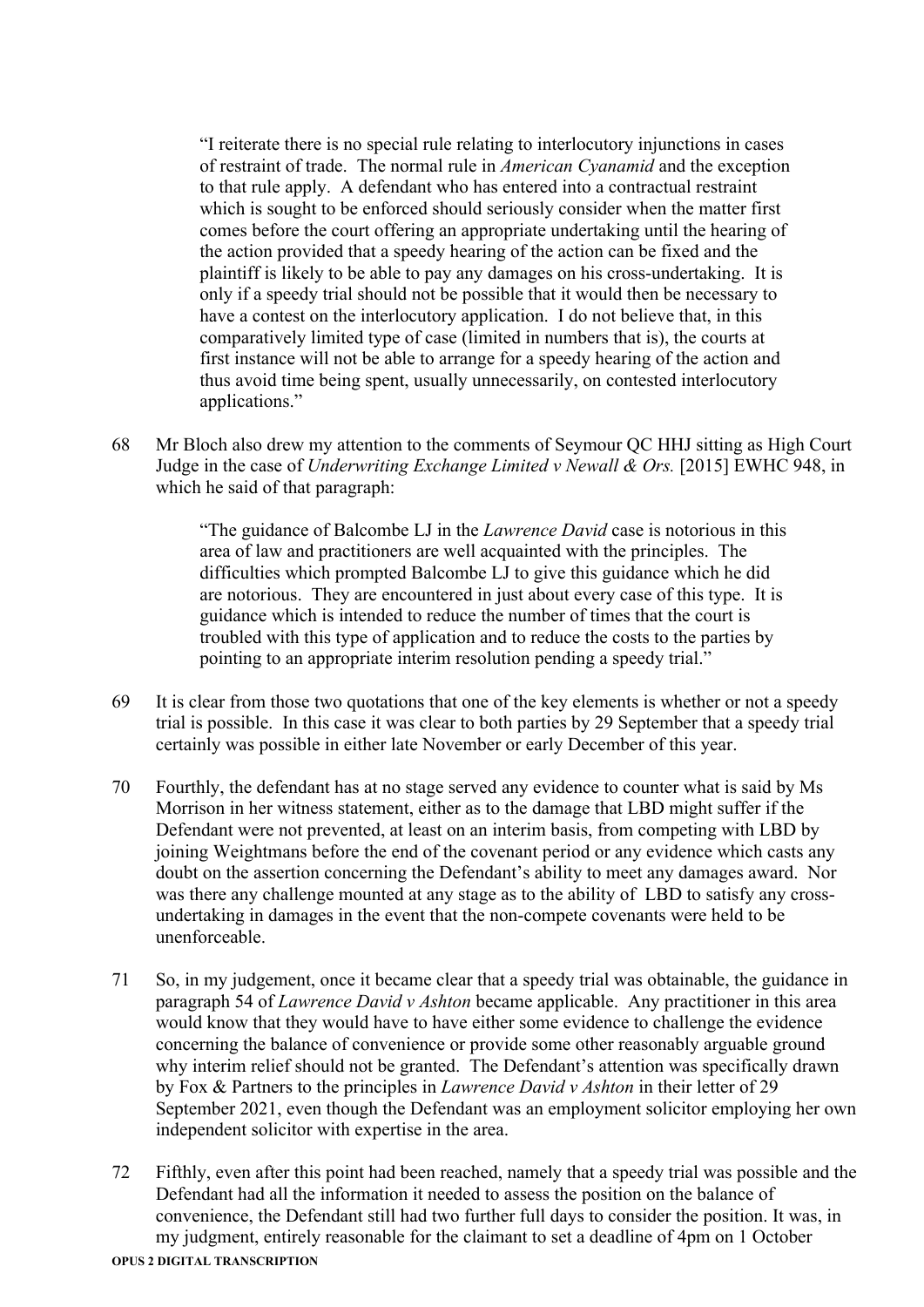2021, given, as I have set out, Fox & Partners had been told that counsel was already instructed, the papers had been considered and the issue of undertakings had been under discussion since May, shortly after the Defendant handed in her letter of resignation.

- 73 Sixthly, it seems to me that, on a proper analysis of what seems to have happened between 4pm on 1 October and the final capitulation at 6.30 on Tuesday 5 October, there was nothing more than a series of backward steps towards what has been asked for on 29 September. In other words, not only was there no evidence to counter anything that was being said on the balance of convenience, but there was not even anything being said in correspondence or any explanation being given as to why the interim relief should not be granted.
- 74 Seventhly, I have not been provided with any cogent reason, to use the language used by Neuberger J in the *Picnic at Ascot* case, for why it took until 18.27 on 5 October for the Defendant to realise that it had no grounds to resist the application for interim relief. I have seen no evidence of any material change in the defendant's circumstances between Friday, 1 October, and 18.27 on 5 October. As I said, none of the correspondence engages in any way and it seems that the best that one can do, looking at the correspondence, is to say that there was a reluctance on the part of the Defendant to provide interim relief, but no proper attempt to explain why she should not.
- 75 Eighthly, I accept that Mr Bloch is right to say that it is a special circumstance or factor here that the Defendant herself is a specialised employment lawyer. She must have realised after 15 years as a solicitor and a good many years working in the specialist employment law field that she did not have any realistic grounds to resist the interim relief application pending a speedy trial. She must also have well understood why it was that Ms Morrison was concerned about the restrictive covenant against competition. Indeed, even at the hearing of the application on costs, Mr Burns could not muster a single argument, or at least I did not detect one if he did, as to why it was that the balance of convenience did not fall very obviously and plainly in favour of granting the interim relief sought.
- 76 Ninthly, I reject the submission that was made that an interim costs award gives rise to any sort of unjust situation potentially arising after the trial of the claim for permanent relief. It seems to me that there is no finding that could possibly be made at trial which will undo the delay in agreeing to the interim relief. Mr Burns tried to suggest that the finding of unenforceability of the non-compete covenant might put, as he put it, a different colour on the defendant's stance in relation to interim relief. I disagree. It seems to me that, even if it is held ultimately unenforceable, that does not provide either in law or in fact a retrospective justification for her stance in relation to interim relief. If the non-compete covenant is held to be unenforceable, her remedy at that stage will be to call on the cross-undertaking in damages. The issue or whether interim relief ought to be granted or not granted will never be litigated again.
- 77 Finally, I also reject the suggestion that there is any aspect of stifling to this costs application. For one thing, any such suggestion would have to be supported by evidence. I have no evidence of the Defendant's financial position, save for her current salary. I have no idea whether Weightmans will agree to pay her salary from 4 November or whether it is indemnifying her in whole or in part in relation to this litigation.
- 78 So, for all of those reasons, in my judgement, the position is that there are special factors in this case which take it outside the normal rule for costs in relation to interim injunctive relief. I find that it was clear and obvious in this case that, at the very latest, on 29 September 2021 interim relief was appropriate and, secondly, that there was an inexplicable delay which certainly has not been explained cogently or at all as to why it was that the Defendant could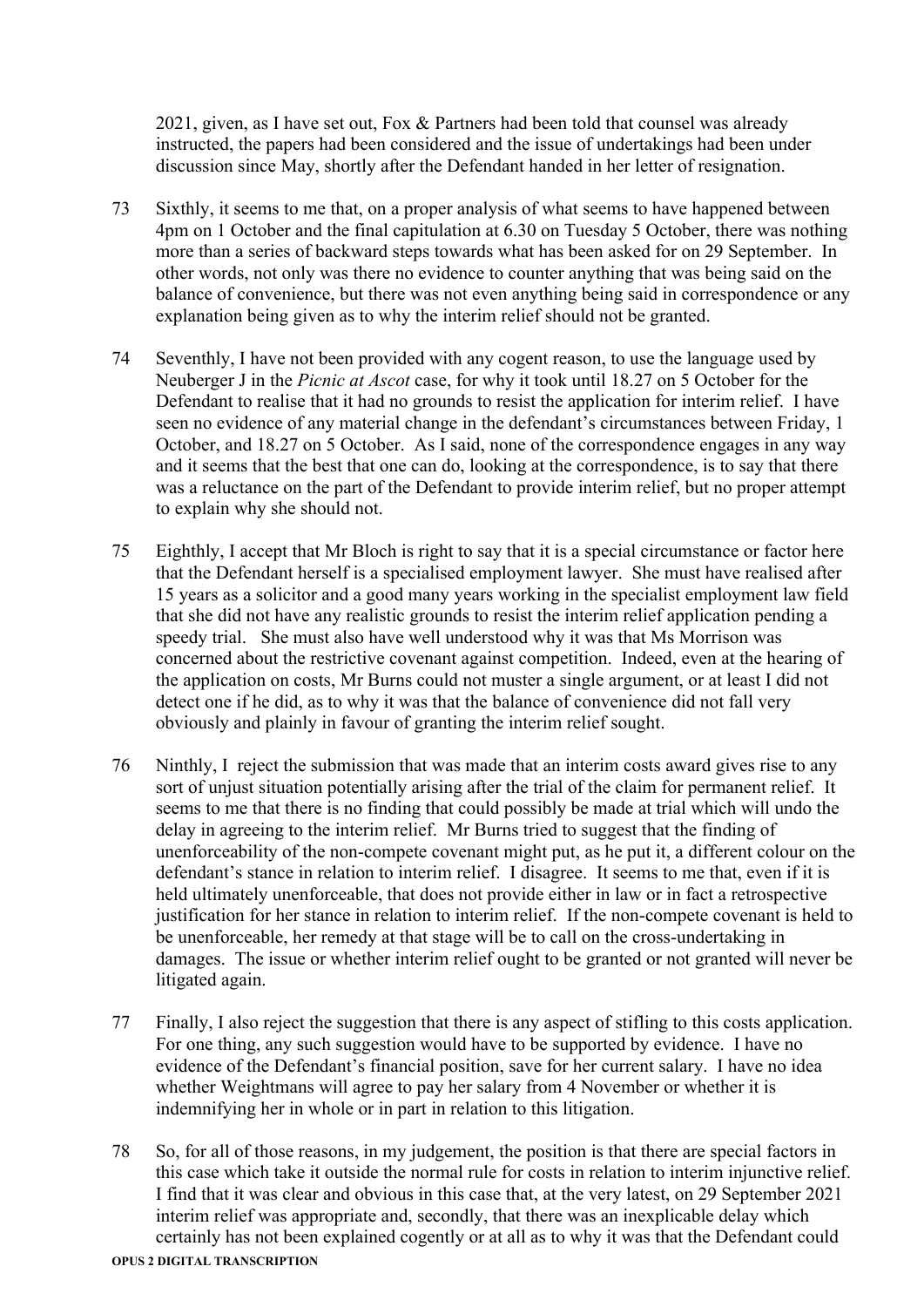not have agreed to the interim relief by 4pm on 1 October, which was the deadline reasonably set by the Claimant.

- 79 I do think it is appropriate to cross-check this conclusion by asking whether what I am proposing to do, namely to exceptionally award costs in favour of the applicant for interim relief, is in accordance with the overriding objective. I find that it is.
- 80 It is well-known that part of the overriding objective is to ensure that the parties are on an equal footing. Here, as Mr Bloch submitted, the Claimant throughout set out its position extremely clearly in correspondence as to what injunctive relief it was seeking and why it was seeking it. It never really got an answer from the Defendant as to why it should not be granted. Instead the Claimant was provided with nothing more than a series of possible suggestions for doing something else, but no real substantive engagement. To that extent, there was both a failure both of cooperation and to further the overriding objective as the parties are required to do, and an inequality between the parties.
- 81 Also, in my judgement, the conduct of the defendant impacted on the court's resources. There was more than a hint from the way in which the Defendant and her advisors dealt with this case as if the court could be put on hold until they had, in their own good time, decided to concede. But the net effect of that was a half-day slot in the court's timetable, which could have been available to other court users, was not available because the Defendant had not agreed to application. That is not consistent with para.  $1.1(2)(e)$  of the overriding objective.
- 82 Finally, of course, both parties were under an express obligation to act in way as to save time and expense. It seems to me that the way that the Defendant dealt with things was at best lackadaisical and, in particular as the hearing approached, was not in accordance with that obligation either. So, under the overriding objective, there is no question in my mind that this is the appropriate costs order to make.

### **Basis of assessment**

- 83 As I mentioned in the introduction, Mr Bloch contended for the indemnity basis, albeit he did not pursue that very strongly in oral submissions. Mr Burns submitted that any costs should be assessed on the standard basis.
- 84 Mr Bloch, of course, referred me to para.39 in the case of *Excelsior Commercial and Industrial Holdings Limited v Salisbury* [2002] CP Rep 67 where the following appears:

"The question will always be: is there something in the conduct of the action or the circumstances of the case which takes the case out of the norm in a way which justifies an order for indemnity costs?"

85 It was also pointed out in submissions by Mr Bloch that, in *Underwriting Exchange v Newall*  HHJ Seymour QC went on to hold in relation to costs that indemnity costs ought to be ordered:

> "The norm in this type of case is to comply with the guidance given by Balcombe LJ and, for those reasons, there will be an assessment on the indemnity basis."

86 On the other hand, it is clear that in the *Picnic v Ascot v Derigs*, having held that an exceptional order ought to be made for costs, it seems that Neuberger J simply awarded those costs on the standard basis. This shows that if an exceptional order is made for costs in any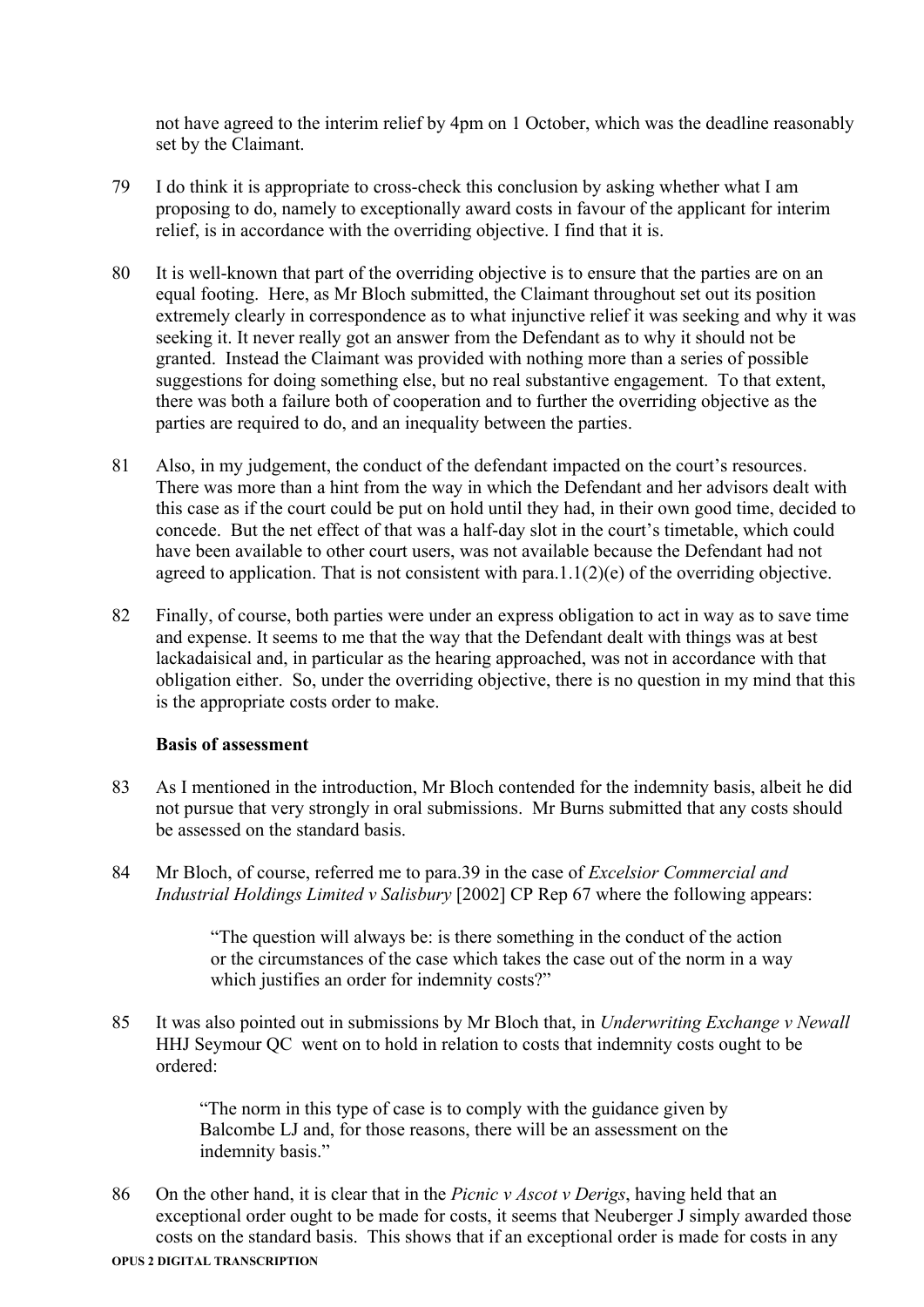event for resisting an application for interim injunctive relief, it does not follow, that those costs will always be on an indemnity basis.

- 87 It seems to me that the position is that it is necessary to stand back and look to see whether the conduct of the case is such as to warrant an award of indemnity costs. Since the *Excelsior*  case, there have obviously been, as are set out in the commentary on the Excelsior decision in the **White Book**, a number of decisions adding glosses and particular examples of when indemnity costs are and are not appropriate.
- 88 In *Bank of Tokyo-Mitsubishi UFJ, Ltd & Anor. v Baskan Gida Sanayi VE Pazarlama AS* [2010] 5 Costs, Briggs J, as he then was, provided a summary of the principles in relation to indemnity costs. He said this:

"The primary consideration is whether the conduct of the party against whom the order is sought is such to take the case out of the norm and, secondly, whether that party's conduct can properly be categorised as either deliberate misconduct or conduct which is unreasonable to a serious degree."

89 The same point was made in another case, *Elvanite Full Circle Ltd v Amec Earth & Environmental (UK) Ltd* [2013] 4 Costs LR 612 at paragraph 16:

> "Indemnity costs are appropriate only where the conduct of a paying party is unreasonable to a high degree. 'Unreasonable' in this context does not mean merely wrong or misguided in hindsight."

- 90 I am not satisfied here that the conduct of the defendant was unreasonable to a high degree. It just, it seems to me, falls the other side of that line, for these reasons. Firstly, it seems to me, on a fair reading of the correspondence, neither she nor her solicitors were in any way playing games or being disingenuous or tricky.
- 91 I reject the submission made by Mr Bloch that the defendant herself was being evasive at any stage. The other submission he made was that she was playing hardball. It seems to me that almost the opposite is true. Either she or her solicitors at the crucial stage between Friday and finally conceding on 5 October almost stopped playing ball at all and were simply seeking a number of different ways of dressing up the defeat in more or less acceptable terms.
- 92 The impression that I gained from the correspondence is rather that there was a somewhat inert and casual response to the application, at least from the period of 29 September. In other words, it was a failure to act quickly and to engage fully with the relevant test, namely whether interim relief was likely to be granted or not rather than any sort of deliberately obstructive behaviour.
- 93 Secondly, there was a level of engagement from the defendant and dialogue. Letters were not ignored and, for the most part, when BBS said they were going to respond, they did or they explained why they could not.
- 94 Thirdly, the application was conceded in the end. The defendant did not ultimately waste the time of the court by seeking to argue the impossible against interim relief. No doubt, at some stage, she received some fairly firm advice that that was impossible and no such argument was made.
- 95 So, taking a step back and looking at the relevant conduct, I reject the submission that this was behaviour that was unreasonable to a high degree so as to be outside the norm and to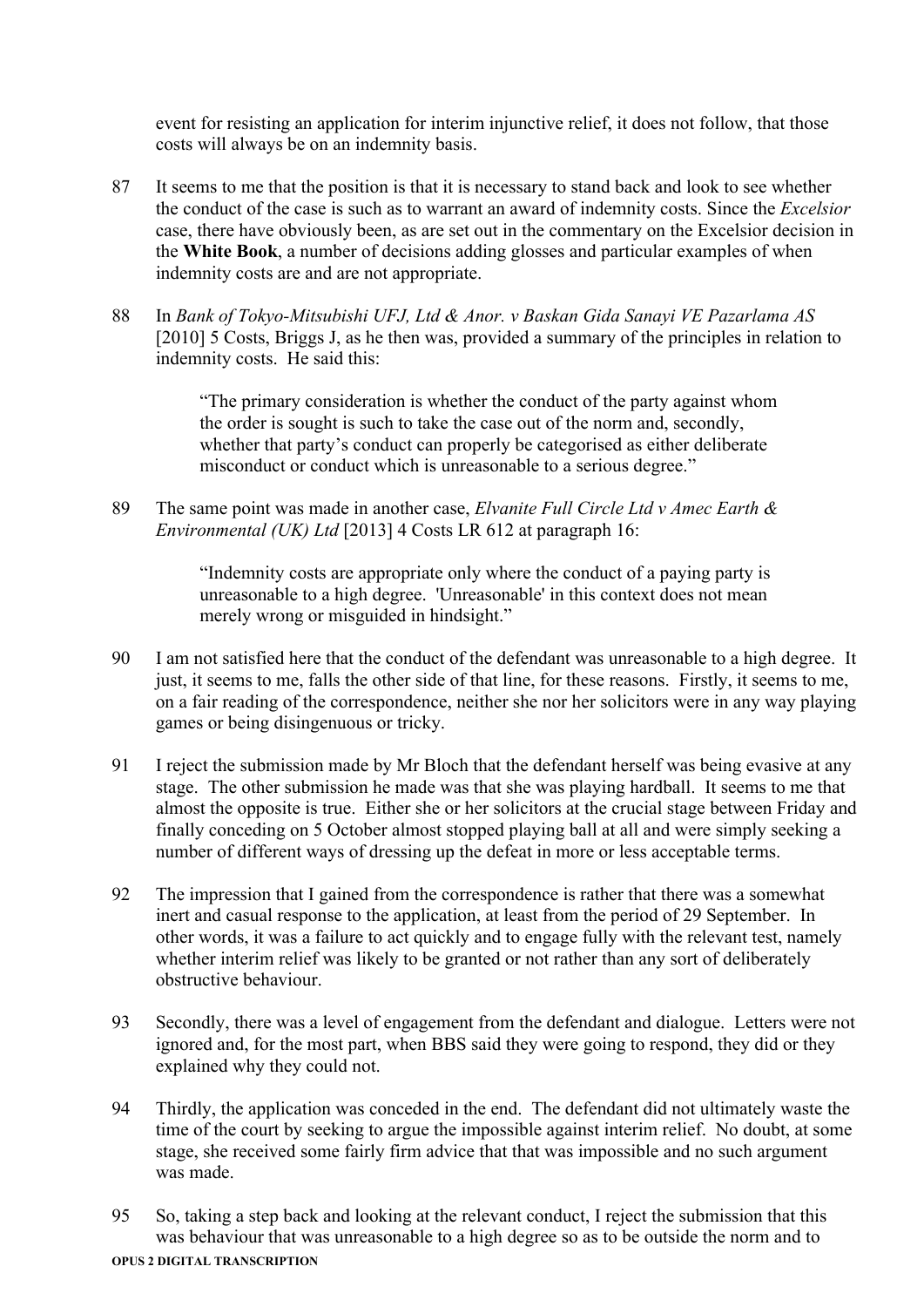justify an assessment on an indemnity basis. Costs will therefore be assessed on the standard basis.

### **Summary or detailed assessment?**

- 96 Finally, then the final issue is whether or not to assess the costs summarily. Mr Bloch has drawn my attention to para.19.2 of PD 44, which states that the general rule is that, for a hearing of less than one day, a summary assessment is appropriate. Although Mr Burns bravely suggested that I ought to put this off to a detailed assessment, at which point some further information may be available to the costs judge, I do not accept that.
- 97 I have got a standard statement of costs. It sets out the precise number of hours and what was going on and the hourly rates in the usual way and when it was being done. The costs have been incurred over a very short period of time, namely from 4pm on 1 October up until the hearing yesterday. So I reject the suggestion that any further information is going to become relevant or available to any other judge. I am at least as good a position as anyone else, to assess the costs, so I will do so summarily in accordance with the ordinary rule.

### **The assessment**

- 98 There has been no challenge to the hourly rates for the solicitors involved and not much challenge to the time that they spent. It is consistent with what I have seen in the correspondence, not only ordinary working hours, but working on Saturday and over the weekend to ensure that the application was properly prepared and put before the court. In relation to counsels' fees, again, there was not any specific criticism of Mr Bloch or Mr Goodfellow's fees for the application.
- 99 On the other hand, it does seem to me that, first of all, I need to consider proportionality. There was, in my judgment, something of a tension between Mr Bloch's primary submission, which was this was such an obvious case that really he did not even need to turn up to argue it because it was so obvious, and, at the same time, saying that two counsel were necessary to argue the substantive application for interim relief.
- 100 However, I think the reality of the situation is that, particularly in these sorts of applications, counsel have to cover all possible eventualities, and it is not unusual in this sort of case for a last-minute long witness statement to be put in and new points to emerge. So, although I think probably there was some overmanning in relation to having a silk and a junior, I would not go as far as to say that it was a case that only required a junior.
- 101 The other point that concerned me was it does seem to me that I have to be clear that I am only awarding costs for costs that are genuinely wasted. Although Mr Bloch is right to say that many of the points covered by the skeleton, as will be held, will only arise once, namely in relation to the application for interim relief, it does seem to me that there is still nevertheless quite a lot of background material which will be relevant to the pleadings that are going to follow in short course.
- 102 So, taking all those matters together and doing the best that I can to be fair to both parties, I propose to summarily assess the costs in the sum of £50,000. This will be payable within 28 days.

 $\frac{1}{2}$